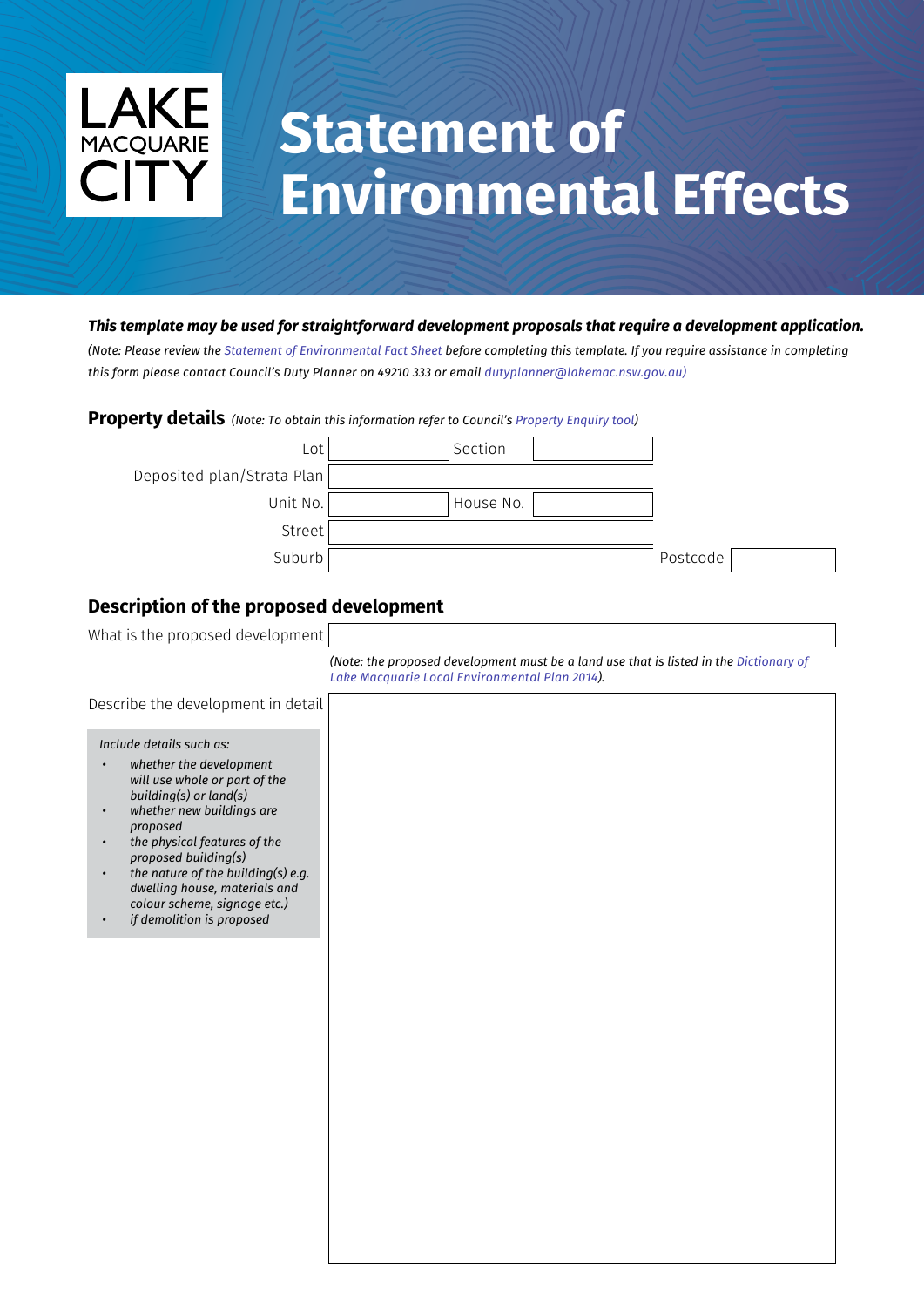# **Operational and management details**

If applicable, describe the operational and management details of the proposed development.

*Include details such as:*

- *• hours and days of operation • number of car parking spaces*
- *provided and location of spaces • servicing arrangements (location and frequency) for deliveries and waste collection*
- *• total number of staff and number on duty at any one time*
- *• expected number of clients/ customers per day and at any one time*
- *• expected vehicle types*

# **Property details**

| What is the area of the site                                                                                                                                                                                                                                                                                                                                                                                              |  |
|---------------------------------------------------------------------------------------------------------------------------------------------------------------------------------------------------------------------------------------------------------------------------------------------------------------------------------------------------------------------------------------------------------------------------|--|
| Describe the site                                                                                                                                                                                                                                                                                                                                                                                                         |  |
| Include information such as:<br>physical features of the site<br>$\bullet$<br>(i.e. slope and vegetation)<br>existing structures at the site<br>$\bullet$<br>and whether these are to be<br>retained or demolished<br>existing services at the site<br>$\bullet$<br>location of any view corridors<br>availability of public transport etc<br>present use of the site<br>previous uses of the site<br>adjoining land uses |  |
|                                                                                                                                                                                                                                                                                                                                                                                                                           |  |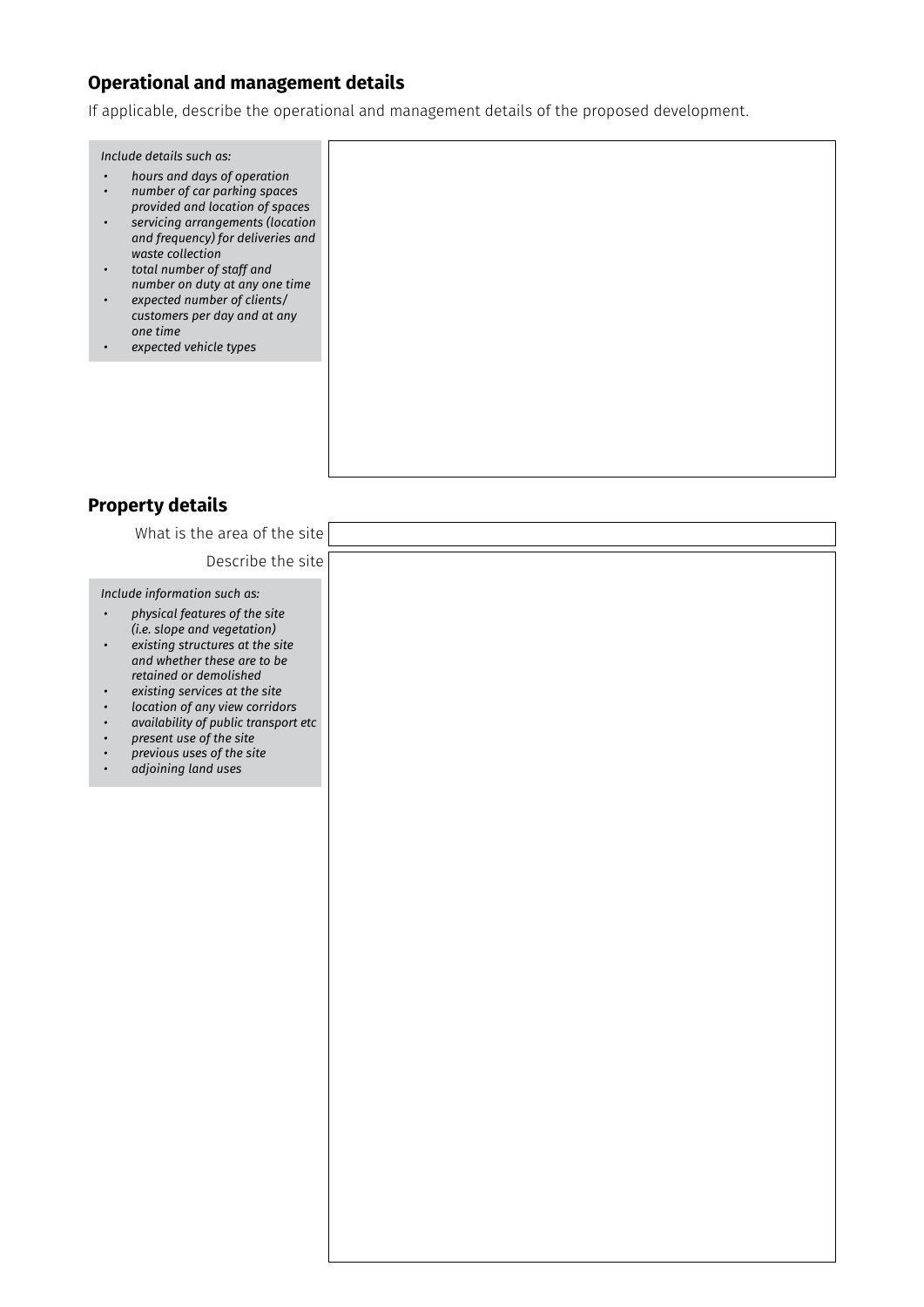# **Planning considerations**

Do any State Environmental Planning Policies (*[SEPPs](https://www.legislation.nsw.gov.au/#/browse/inForce/EPIs/S)*) apply to the proposed development (such as SEPP

| 64 - Advertising and Signage)?                                                                                                             | Yes $\bigcap$<br>$No$ $\bigcap$                                             |
|--------------------------------------------------------------------------------------------------------------------------------------------|-----------------------------------------------------------------------------|
| If any SEPPs apply, discuss how                                                                                                            |                                                                             |
| they apply and how the                                                                                                                     |                                                                             |
| development complies.                                                                                                                      |                                                                             |
|                                                                                                                                            |                                                                             |
| Attach any supporting documentation<br>and list this documentation in<br>the "Supporting reports and<br>documentation" section below       |                                                                             |
|                                                                                                                                            |                                                                             |
|                                                                                                                                            | Lake Macquarie Local Environmental Plan 2014 (LMLEP 2014)                   |
| What is the land zoned?                                                                                                                    |                                                                             |
|                                                                                                                                            | (Note: refer to Council's Property Enquiry tool for the zoning of the land) |
|                                                                                                                                            | What is the proposed land use (as listed in the Dictionary of LMLEP 2014)?  |
|                                                                                                                                            |                                                                             |
| Is this use permissible within the zone?                                                                                                   | Yes $\bigcap$ No $\bigcap$                                                  |
|                                                                                                                                            | (Note: refer to the Land Use Table in LMLEP 2014)                           |
|                                                                                                                                            | How does the proposed development meet the objectives of the zone?          |
|                                                                                                                                            | Note: refer to the Land Use Table in LMLEP 2014                             |
| Attach any supporting<br>documentation and list<br>this documentation in<br>the "Supporting reports<br>and documentation"<br>section below |                                                                             |
| List and address all relevant clauses to your development from LMLEP 2014                                                                  |                                                                             |
|                                                                                                                                            |                                                                             |